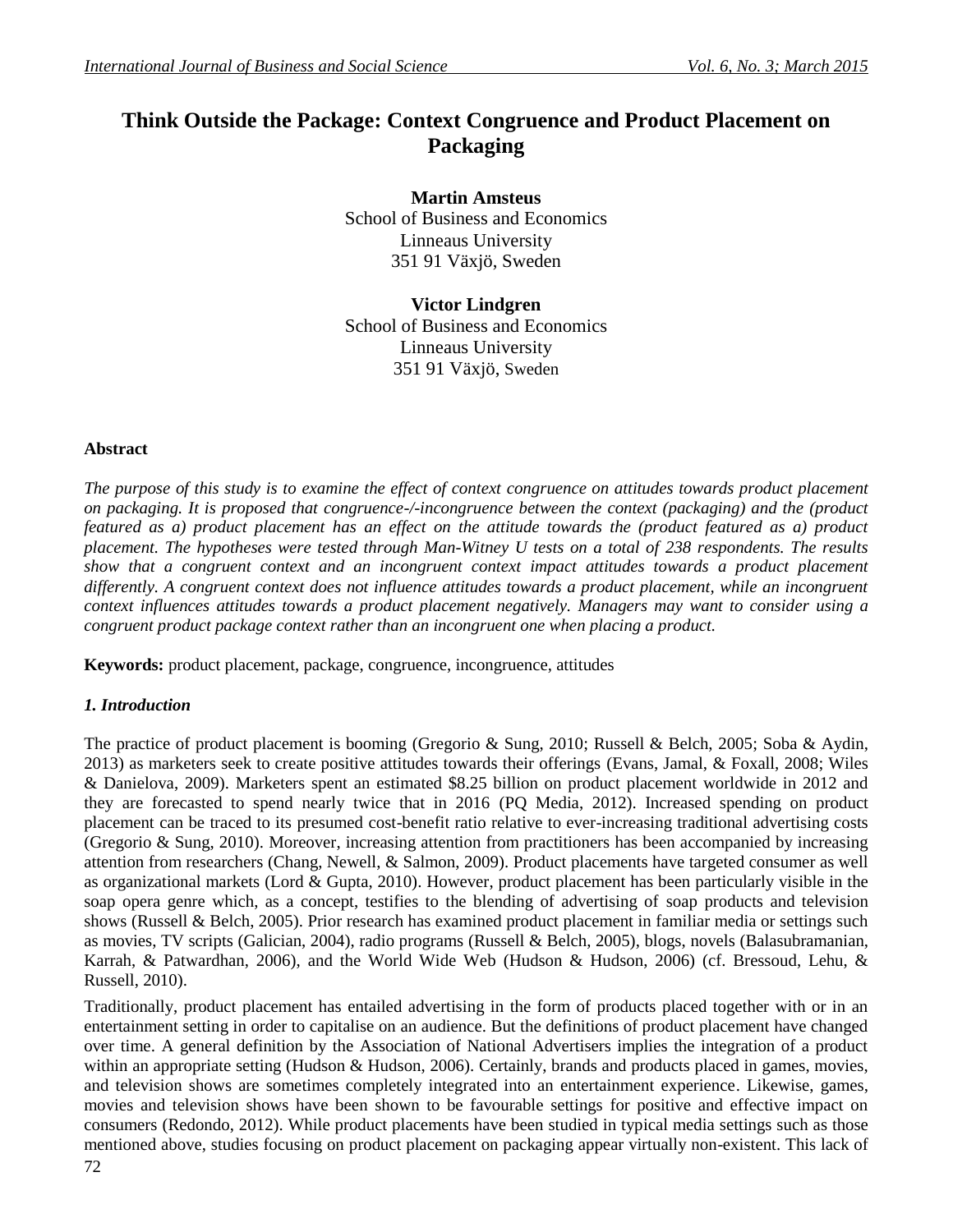research is troublesome as packaging is certainly more than a container; it promotes products (Kauppinen-Räisänen, 2014), it has a key role in enticing shoppers attention (Gelici-Zeko, Lutters, ten Klooster, & Weijzen, 2013), and its strategic character should not be underestimated (Azzi, Battini, Persona, & Sgarbossa, 2012). Moreover, businesses are often looking for ways to attain more shelf space (Hurley, Galvarino, Thackston, Ouzts, & Pham, 2013) and product placement on packages may be a very fruitful approach to explore.

Product placement can be deployed to influence consumers' attitudes (Panda, 2003; Russell, 2002) (cf. e.g. Balasubramanian et al., 2006; Hudson & Hudson, 2006). But some product placements are more persuasive than others. One explanation for this is the degree of congruence-/-incongruence between the product placement and its context (Russell, 2002). For example, Moorman, Neijens and Smit (2002) observe how respondents are more likely to recognize (i.e. brand recognition) (cf. Gillespie, Joireman, & Muehling, 2012) an advertisement when it is put in a congruent context than in an incongruent context. Similarly, Lee and Faber (2007) note how a good match between new information and the pre-existing *schemata* - the structure or pattern that helps consumers to organize the numerous impressions they receive from the environment - implies that the new information can easily be assimilated into the existing schema. However, despite such evidence in favour of congruent contexts, other studies have found evidence supporting the notion of more persuasive product placements as a result of incongruent contexts (Lee & Faber, 2007). For example, Heckler and Childers (1992) report that information that is somehow incongruent with prior expectations results in more effortful processing of the information by respondents. Indeed, it has been argued that the novelty of the incongruent information will likely capture greater attention (Lee & Faber, 2007), but it may also result in more positive attitudes (e.g. Campbell & Goodstein, 2001; Lewis & Porter, 2010; Meyers-Levy & Tybout, 1989). Such conflicting results may in part be due to the variety of settings (media) in which the studies were performed as well as a result of inconsistent operationalization of congruent-/-incongruent contexts (cf. Lee & Faber, 2007). Importantly, however, conflicting results imply that our knowledge regarding the cause effect relationships at work are incomplete. Such knowledge is vital to both practitioners (through promoting efficient deployment of product placement) and consumers (through promoting a pleasant consumer experience). Accordingly, the present study examines the effect of context congruence on attitudes towards product placements on packaging.

# *2. Theory and Hypotheses*

An individual develops either sympathy or antipathy towards an object on the basis of what is learned about that object (Evans et al., 2008). Nancarrow, Wright and Brace (1998) consider the attitude as formed when the information by, in their case, an advertisement has been granted a clear negative or positive evaluation. Findings show that product placement can have positive effects on attitudes towards both brands and products (Dens, De Pelsmacker, Wouters, & Purnawirawan, 2012; Hudson & Hudson, 2006; Lord & Gupta, 2010). Product placement can also lead to increased awareness, brand loyalty (Hudson & Hudson, 2006), assist consumer's in their decision-making process, boost purchase intention (Lord & Gupta, 2010), as well as increase sales (Balasubramanian et al., 2006). It has also been shown how prominently displayed product placements can lead to increased recall among consumers (Belch & Belch, 2003). However, contradicting results include no changes at all in evaluations of placed brands (i.e. Balasubramanian et al., 2006), and even that product placement have negative effects on attitudes towards brands or products (Homer, 2009).

A placement's positive influence on recall may sometimes be offset when the consumer perceives the placement's commercial or selling purpose (Lord & Gupta, 2010). Advertising pressure may produce a backlash, which can influence the customer to react adversely towards the advertisement. The perception of pressure could produce a decline in the effectiveness of the placement. When the person is being pressured to follow a certain opinion or behaviour or perceives that his or her freedom is threatened, a negative emotional response can be elicited (Redondo, 2012). Scepticism towards advertising can increase if the audience acquires increased insight into marketers' persuasive intents and tactics. Scepticism can in this sense be seen as a defence mechanism that is triggered if an audience is presented with information that strains credibility. In general, such scepticism hurts attitudes towards the product placement (Balasubramanian et al., 2006).

One major explanation for positive or negative effects of product placement includes the congruence-/ incongruence of the context. *Congruence* can be defined as the extent to which a brand association shares the content and meaning with other brand associations (Panda, 2003). Congruent-/-incongruent information can be classified according to two dimensions or thematic relationships: expectancy and relevancy. The classification of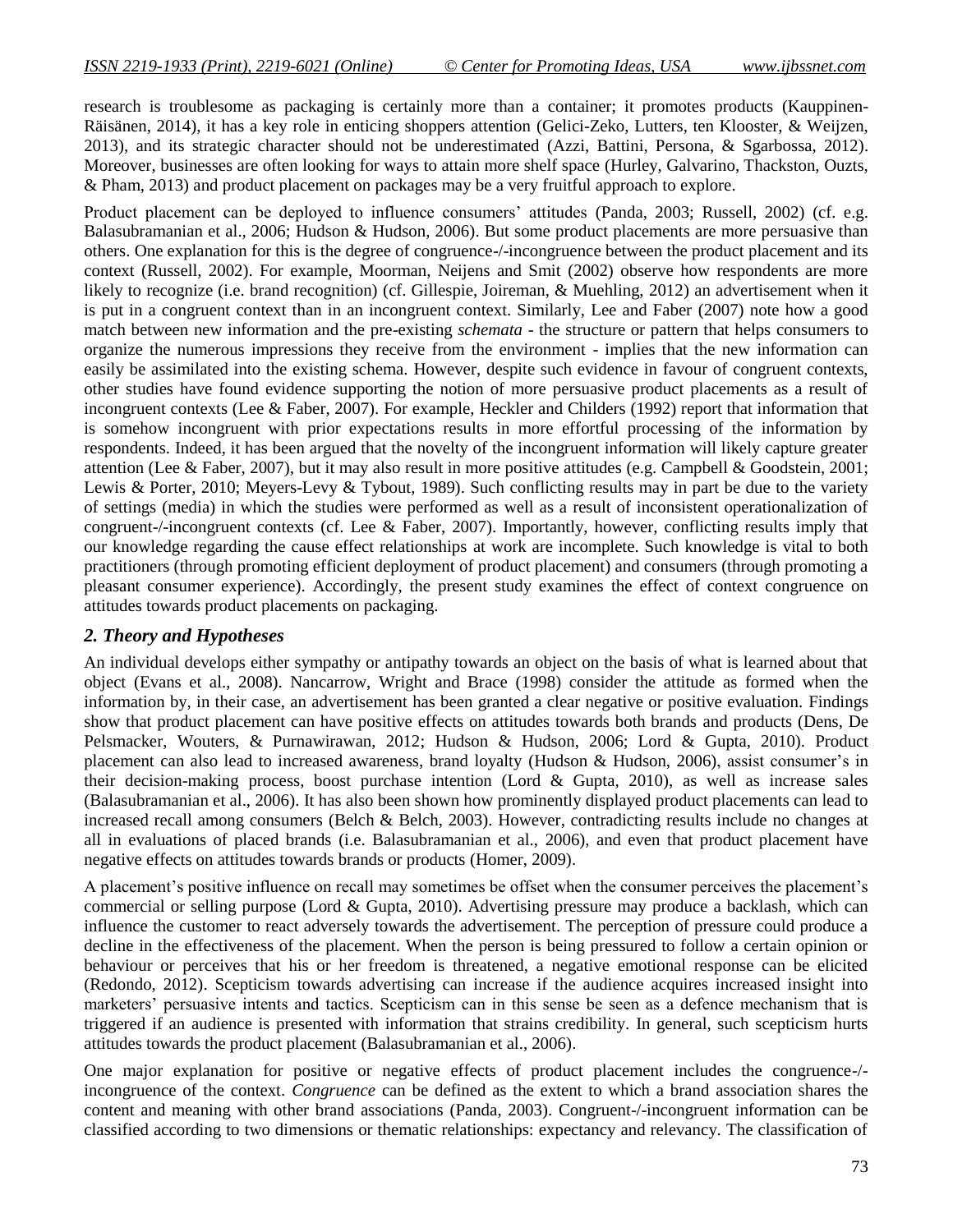the information refers to its relationship with the advertisement theme. *Expectancy* refers to the degree to which a piece of information evoked by an advertisement falls into a predetermined, expected structure or pattern. *Relevancy* refers to the degree to which a piece of information contributes to the identification of the primary message communicated by the advertisement, that is, whether or not an ad component contributes to the main message and contains information that is useful to support the ad theme. Expected and relevant information is deemed congruent, whereas unexpected and relevant information is deemed incongruent (irrelevant information is considered uninformative) (Lee & Mason, 1999) (cf. Heckler & Childers, 1992). The important point is that the nature of congruence-/-incongruence of any advertising information is determined by its relationship with the advertising theme (Lee & Mason, 1999). Certainly, congruence of a brand with information and the story of the context is a measure of the extent to which the brand association shares the content and meaning with other brand associations.

Research has, on the one hand, shown the importance of a strong link between a brand and the context. In the case of television, it concerns the link between the sponsor (brand) and the sponsored object or event. The stronger the link, the stronger the positive impact on the customers' attitudes towards the sponsor (brand) (Panda, 2003). In fact, depending on how congruent the information is with consumers' existing ideas, or schema, consumers either process or ignore the information (Lewis & Porter, 2010). A strong brand placement in a movie implies that the brand should be related to the content of the movie. Moreover, it appears that the congruity between the brand and the *type* of media vehicle, for example, movie vis-à-vis book may influence the (amount of) response in consumers (Panda, 2003). However, on the other hand, marketers have deployed incongruent combinations in hope of increasing the amount of attention received by advertisements (Heckler & Childers, 1992; Lee & Mason, 1999). Such practice may allow an advertisement to rise above the advertising clutter, mirroring the competition for (limited) consumer attention (Lee & Mason, 1999), resulting in more engaged, effortful, or elaborative processing by the consumers (Heckler & Childers, 1992), in turn resulting in better recall. But it has been noted (e.g. Hudson & Hudson, 2006; Lee & Faber, 2007; Lord & Gupta, 2010; Russell, 2002) that maximising recall does not necessarily maximise persuasion. While incongruence enhances recall, congruence enhances persuasion. Sometimes visual placements are remembered only when they are incongruent with the context, but incongruent placements have been found to adversely affect brand attitudes because such placements appear unnatural (Russell, 2002).

In sum, previous research into congruence and its effect has produced conflicting results (Lee & Faber, 2007) (cf. Dens et al., 2012; Hudson & Hudson, 2006; Lord & Gupta, 2010; Moorman et al., 2002). Conflicting results may in part be due to the wide variety of ways in which congruity has been conceptualized (Lee  $&$  Faber, 2007). Indeed, congruence can be conceptualized in a number of ways. It could, for example, be the fit between one particular message and the receiver's existing schema, the fit between various advertisement elements, or the fit between an advertisement and the medium in which it is placed (Söderlund & Dahlén, 2010). While it has, for example, in practice often been assumed that congruent sponsorship is more effective than incongruent sponsorship, research has produced inconsistent findings (Rodgers, 2003). Moreover, studies focusing on congruity between games and products - product placements in the context of games, or advergaming - indicate that incongruent brands, in general, are better recalled than congruent brands (Chen & Deterding, 2013; Lee & Faber, 2007) while game players show a less favourable attitudes towards highly incongruent brands (Chen & Deterding, 2013). But in contrast, Lewis and Porter (2010) note that moderately incongruent events inspire processing and elaboration and evoke more positive evaluations. Put differently, the conflicting results imply that both congruent and incongruent contexts have an effect on consumer attitudes (Figure I summarizes the relationships proposed); therefore:

**Hypothesis 1:** A congruent context influences attitudes towards a product featured as a product placement.

**Hypothesis 2:** An incongruent context influences attitudes towards a product featured as a product placement. **Hypothesis 3:** A congruent context and an incongruent context influences attitudes towards a product featured as a product placement differently.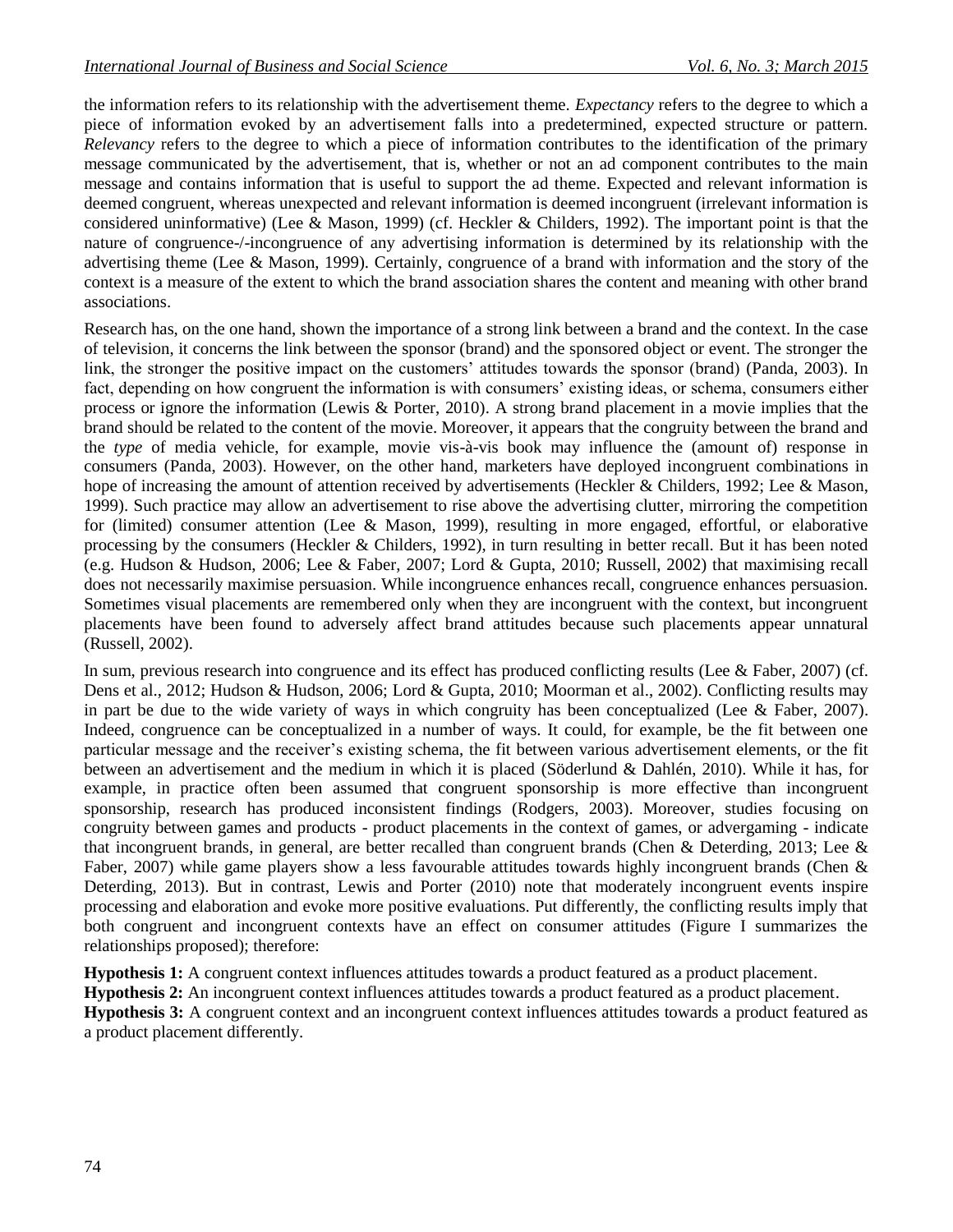# **Figure I. Conceptualization of Hypotheses**



#### *3. Measurements*

Three different questionnaires were developed to mirror three different conditions: no context, congruent context, and incongruent context. The questions on each questionnaire were devised to measure the attitude towards the product placement (product) under each condition. To assess preliminary versions of the questionnaires, they were distributed to an expert in scale development as well as to a limited number of respondents and amended accordingly. A sample of 232 usable responses was collected at two Swedish state authorities. Each respondent was administered and asked to complete one of the three versions of the instruments.

#### **Product Placement**

The product being placed (acting as a product placement) was a pen, specifically a picture of a pen together with the text "Try also the X pen" (X stands for the brand name of the pen).

#### **Contexts**

The *congruent* context consisted of a package of sticky notes of a commonly known brand name. Specifically, this context consisted of a picture of a package of sticky notes on which the product placement (the pen) took place. The *incongruent* context was a tube of moisturizing cream. Specifically this context consisted of a picture of a package of a tube of moisturizing cream on which the product placement (the pen) took place. A focus group (see below) was deployed to assess the validity of the congruent and incongruent contexts respectively, and they were both deemed appropriate. The *control* context (or "no" context) simply consisted of the product placement (the pen) on its own, i.e. not placed on any product package.

#### **Attitude**

Attitude was assessed in accordance with the Fishbein (e.g. Zhang, 2010) model. According to the Fishbein model, people form attitudes towards objects based on their beliefs (perceptions and knowledge) about these objects (Ajzen & Fishbein, 1980; Wu, 2003). The overall attitude score (A) is obtained by multiplying a consumer's rating of each attribute for all the products/brands considered by the importance rating of that attribute (Wu, 2003) (cf. Ajzen & Fishbein, 1980; Ryan & Bonfield, 1975). To generate a selection of attributes considered important with regard to pens and the same attributes' relative importance (weights), a focus group was deployed: A convenience sample of six participants was selected at a Swedish state authority. A picture of a pen (the same picture used in the control context) was administered to the focus group, and the group was instructed to identify important attributes of the pen. Next the respondents were instructed to individually weigh the previously identified attributes of importance of the pen on a five-point Likert scale. A low number was associated with a low ranking, and a high number was associated with a high ranking. The procedure resulted in the following attributes and weights: *Quality (4,43); Function (4,43); Reliability (4,29); Feeling (ergonomics) (4,14); Durability (3,86); Aesthetic appeal (3,57); Value for money (3,43); Brand (2,29); Status (2,00); Environmental friendliness (2,00)*.

The attributes formed the basis for the questionnaires. In each of the three versions of the instruments, seven-point Likert scales (with the endpoints "very bad/very low" respective "very good/very high") were devised to assess how the placed product was rated on each attribute in its respective context (un-weighted scores). The ratings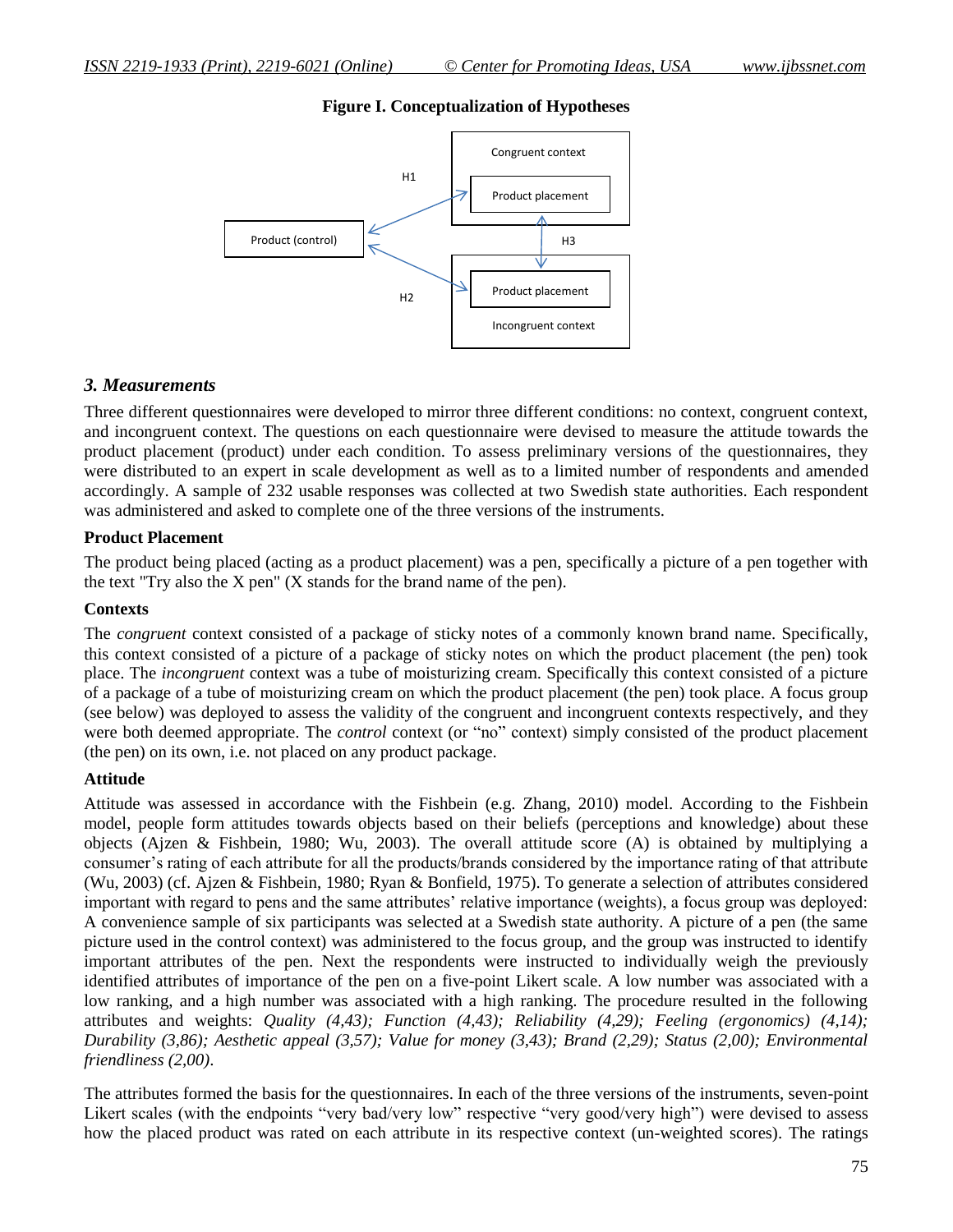were then multiplied with the weights acquired from the focus group. The resulting scores were summarized into the overall weighted score for the product placement in each context.

#### **Additional Measures**

The theory of reasoned action is a well-known standard model of the attitude-behaviour relation (Terry & Hogg, 2000). Reasoned action entails that people consider the implications of their actions before they decide to engage or not to engage in a given behaviour. In accordance with this view, the simplest and probably most efficient approach to studying consumer behaviour is to simply ask the respondent whether he or she intends to perform the behaviour in question (Ajzen & Fishbein, 1980) (cf. Ryan & Bonfield, 1975). Accordingly, two additional items were included in the instruments: "How likely is it that you would buy such a pen?" and "How likely is it that you would recommend such a pen to others?". Each item in each of the three versions of the questionnaires was assessed on a seven point Likert scale (with the endpoints "not at all likely" respective "very likely"). See the instrument in Appendix A.

# *4. Results*

# **Descriptive Statistics**

The normality of the distributions (Cronbach's alpha for overall attitude at 0,883) was assessed based on skewness and kurtosis as well as on the Kolmogorov-Smirnov and the Shapiro-Wilk tests. The *z* values for skewness and kurtosis for attitude was within  $+/-2,58$  for all three conditions; for the control, congruent, and incongruent groups respectively, the skewness and kurtosis were 1,1258 and 1,444 (congruent), 0,949 and -0,565 (incongruent), and 0,263 and -0,498 (control) (see Table I). The coefficients for the Kolmogorov-Smirnov and the Shapiro-Wilk tests for all the groups fell within 0,200 and 0,695. Thus (cf. e.g. Hair, Black, Babin, Anderson, & Tatham, 2006), as the distributions were considered normally distributed and as the dependent variable was considered interval, a t-test for independent samples was deployed as a pre-test using the un-weighted attitude scores.

|                     | N   | Min. | Max. | Mean  | Std.   | <b>Skewness</b>  |       | <b>Kurtosis</b> |                  |       |          |
|---------------------|-----|------|------|-------|--------|------------------|-------|-----------------|------------------|-------|----------|
| <b>Attitude and</b> |     |      |      |       |        | <b>Statistic</b> | Std.  | z               | <b>Statistic</b> | Std.  | z        |
| <b>Condition:</b>   |     |      |      |       |        |                  | error |                 |                  | error |          |
| <b>Total</b>        | 219 | 1,00 | 5,83 | 3,132 | 0,9727 | 0,105            | 0.164 | 0,640           | $-0,070$         | 0,327 | $-0,214$ |
| <b>Control</b>      | 69  | 1,25 | 5.83 | 3,262 | 0,9541 | 0.76             | 0,289 | 0,263           | $-0,284$         | 0,570 | $-0,498$ |
| Congruent           | 74  | 1,33 | 5,75 | 3,271 | 0,8309 | 0,351            | 0,279 | ,258            | 0,797            | 0,552 | 1,444    |
| Incongruent         | 76  | 1,00 | 5,75 | 2,878 | 1,0737 | 0,262            | 0.276 | 0.949           | $-0,308$         | 0,545 | $-0,565$ |

**Table I: Descriptive Statistics**

# **Pre-test**

*Control compared to congruent -* Comparing the attitude towards the pen (un-weighted) under the control condition to under the congruent condition: *The result rejects H<sub>1</sub>* as the *t* value is -0,062 and  $\alpha \ge 0.05$ . *Control compared to incongruent -* Comparing the attitude towards the pen (un-weighted) under the control condition to under the incongruent condition: *The result rejects*  $H_0$  as the *t* value is 2,266 and  $\alpha \le 0.05$ . *Congruent compared to incongruent -* Comparing the attitude towards the pen (un-weighted) under the congruent condition to under the incongruent condition: *The result rejects*  $H_0$  as the *t* value is 2,503 and  $\alpha \le 0.05$ . See Table II.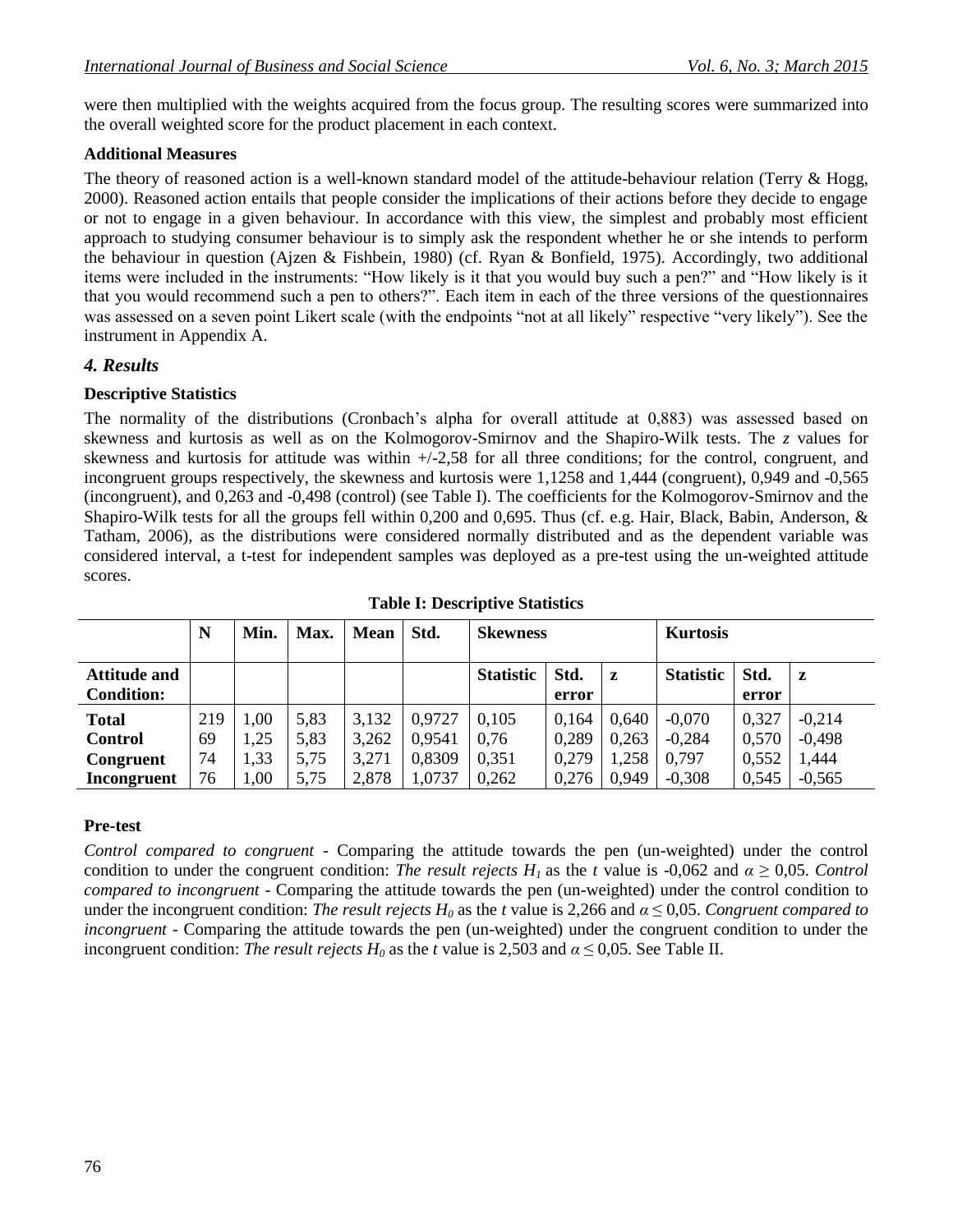|                              | Levene's test<br>for Equality<br>of Variances |       | t-test for Equality of Means |     |                      |                                  |                                        |
|------------------------------|-----------------------------------------------|-------|------------------------------|-----|----------------------|----------------------------------|----------------------------------------|
| <b>Condition</b>             | $\mathbf{F}$                                  | Sig.  |                              | df  | Sig.<br>$(2-tailed)$ | <b>Mean</b><br><b>Difference</b> | <b>Std. Error</b><br><b>Difference</b> |
| Control compared to congr.   | 2,998                                         | 0,086 | $-0.062$                     | 141 | 0,950                | $-0,00932$                       | 0,14936                                |
| Control compared to incongr. | 0,647                                         | 0.423 | 2,266                        | 143 | 0.025                | 0,38379                          | 0,16938                                |
| Congr. compared to incongr.  | 5,932                                         | 0.016 | 2,503                        | 148 | 0,013                | 0,39311                          | 0,15705                                |

#### **Table II: Pre-Test Un-Weighted Scores**

#### **Hypotheses**

As the un-weighted scores were multiplied with their respective weights, the products (Cronbach's alpha at 0,878) were considered ordinal and consequently Mann-Witney U tests were deployed to test the hypotheses (cf. Howitt & Cramer, 2005; Nolan & Heinzen, 2008; Pagano, 1994).

#### *Hypothesis 1: Control compared to congruent*

According to Hypothesis 1: A congruent context influences attitudes towards a product featured as a product placement. *The result rejects*  $H<sub>1</sub>$  as  $\alpha \ge 0.05$  (Table III and VI).

#### **Table III: Ranks Hypothesis 1**

|                | N   | <b>Mean</b><br>Rank | Sum of<br><b>Ranks</b> |
|----------------|-----|---------------------|------------------------|
| Congruent      | 74  | 70,16               | 5192,00                |
| <b>Control</b> | 69  | 73,97               | 5104,00                |
| <b>Total</b>   | 143 |                     |                        |

*Hypothesis 2: Control compared to incongruent*

According to Hypothesis 2: An incongruent context influences attitudes towards a product featured as a product placement. *The result rejects*  $H_0$  as  $\alpha \leq 0.05$  (Tables IV and VI).

#### **Table IV: Ranks Hypothesis 2**

|                | N   | <b>Mean</b><br>Rank | Sum of<br><b>Ranks</b> |
|----------------|-----|---------------------|------------------------|
| Incongruent    | 76  | 64,62               | 4911,00                |
| <b>Control</b> | 69  | 82,23               | 5674,00                |
| <b>Total</b>   | 145 |                     |                        |

*Hypothesis 3: Congruent compared to incongruent*

According to Hypothesis 3: A congruent context and an incongruent context influence attitudes towards a product featured as a product placement differently. *The result rejects*  $H_0$  as  $\alpha \le 0.05$  (Tables V and VI).

#### **Table V: Ranks Hypothesis 3**

|              | T.  | <b>Mean</b><br><b>Rank</b> | Sum of<br><b>Ranks</b> |
|--------------|-----|----------------------------|------------------------|
| Congruent    | 74  | 84,36                      | 6243,00                |
| Incongruent  | 76  | 66,87                      | 5082,00                |
| <b>Total</b> | 150 |                            |                        |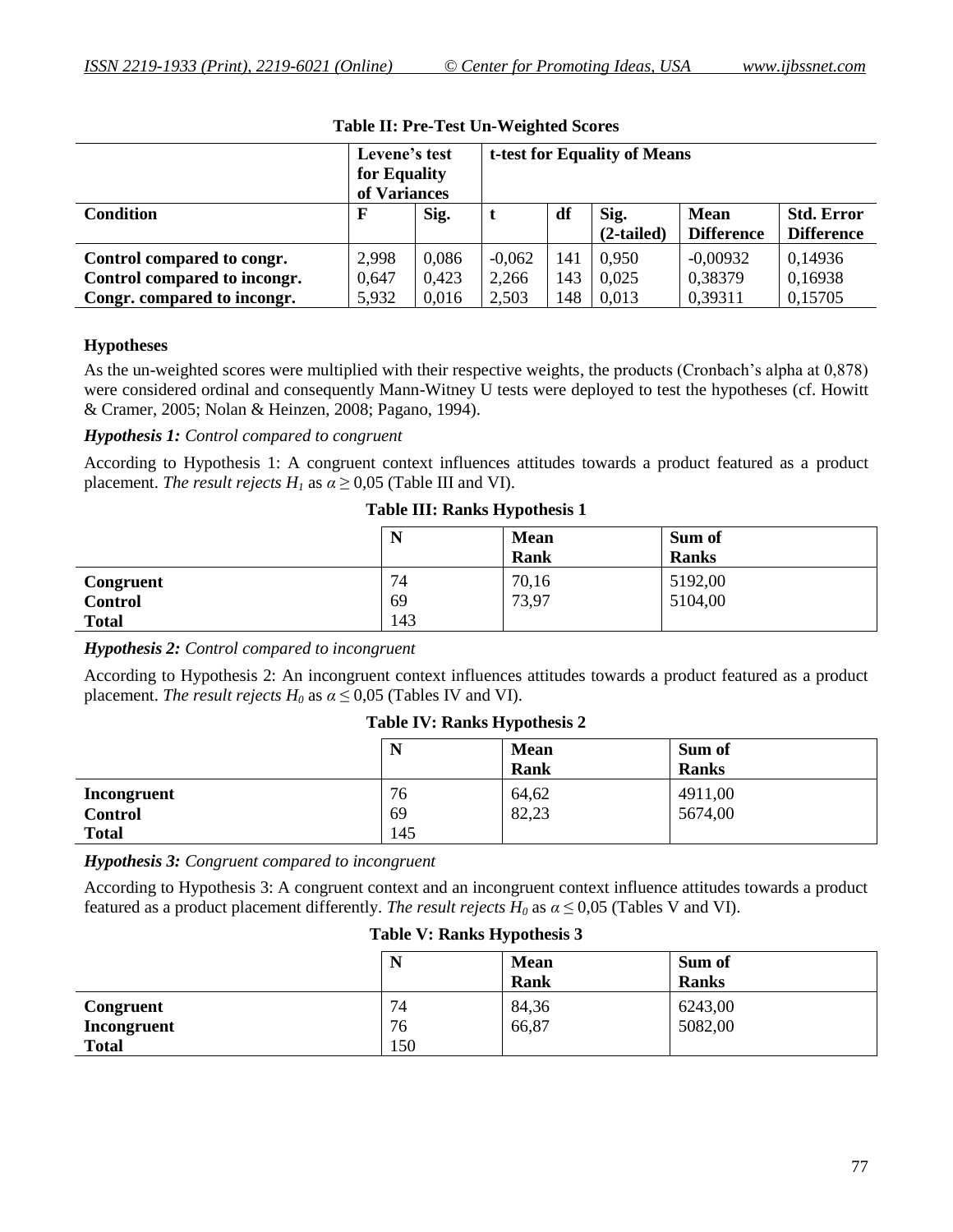|                        | Hypothesis 1 | Hypothesis 2 | Hypothesis 3 |
|------------------------|--------------|--------------|--------------|
| <b>Mann-Whitney U</b>  | 2417,000     | 1985,000     | 2156,000     |
| <b>Wilcoxon W</b>      | 5192,000     | 4911,000     | 5082,000     |
|                        | $-0.549$     | $-2,522$     | $-2,466$     |
| Asymp. Sig. (2-tailed) | 0.583        | 0,012        | 0,014        |

|  |  |  | <b>Table VI: Test Statistics Hypotheses 1-3</b> |  |
|--|--|--|-------------------------------------------------|--|
|--|--|--|-------------------------------------------------|--|

#### **Additional Results**

The normality of the distribution for the two additional measures concerning the likeliness to act was assessed based on skewness and kurtosis as well as on the Kolmogorov-Smirnov and Shapiro-Wilk tests. Some *z* values for skewness and kurtosis fell outside +/-2,58 (Hair et al., 2006), and the coefficients for the Kolmogorov-Smirnov and the Shapiro-Wilk test fell below 0,05. Consequently, the distributions were considered non-normal; thus Mann-Witney U tests were deployed to compare the three conditions (Howitt & Cramer, 2005; Nolan & Heinzen, 2008; Pagano, 1994). No statistically significant difference was found between the congruent and control conditions ( $\alpha$  = 0,279 and 0,722 for likeliness to 'buy' and to 'recommend' respectively) or between incongruent and control conditions ( $\alpha$  = 0,059 and 0,217 respectively). Likewise, between the congruent and the incongruent conditions, no statistically significant difference was found with regard to likeliness to 'recommend' ( $\alpha = 0.107$ ); however, a statistically significant difference was found with regard to likeliness to 'purchase' ( $\alpha = 0.02$ ) (see Tables VII and VIII below). Mean ranks for likeliness to 'purchase' were 90,41 and 68,86 respectively for congruent compared to incongruent; 80,15 and 72,25 for congruent compared to control; and 71,29 and 84,21 for incongruent compared to control.

#### **Table VII: Rank Order**

|                                | <b>A</b> 3 | <b>Mean</b><br>rank | <b>Sumof</b><br><b>Ranks</b> |
|--------------------------------|------------|---------------------|------------------------------|
| Incongruent                    | 78         | 90,41               | 7052,00                      |
| <b>Control</b><br><b>Total</b> | 80<br>158  | 68,86               | 5509,00                      |

#### **Table VIII: Test Statistics**

| <b>Mann-Whitney U</b>  | 2269,000 |
|------------------------|----------|
|                        |          |
| <b>Wilcoxon W</b>      | 5509,000 |
| Z                      | $-3,079$ |
| Asymp. Sig. (2-tailed) | 0.02     |

# *5. Conclusions*

The study has examined the effect of congruent-/-incongruent contexts on attitudes towards a product placement on packaging. The results show that a congruent context does not influence attitudes towards a product featured as a product placement (Hypothesis 1). However, the results show that an incongruent context negatively influences attitudes towards a product featured as a product placement (Hypothesis 2). Indeed, a congruent context and an incongruent context influence attitudes towards a product featured as a product placement differently (Hypothesis 3), as an incongruent context negatively influences attitudes. The same pattern was observed with the un-weighted scores in the pre-study. In terms of the additional results, a statistically significant difference was found with regard to likeliness to 'purchase' when comparing the congruent and the incongruent conditions. Specifically, the results concerning likeliness to 'purchase' suggest an order of likeliness to 'purchase' where the congruent condition promotes the 'purchase' the most, followed by the control and in turn followed by the incongruent condition. No statistically significant difference was found with regard to likeliness to 'recommend'.

# *6. Discussion*

The result of this study is a step towards more complete knowledge concerning product placements on product packages and the influence of incongruent-/-congruent contexts. This is important as the level of congruence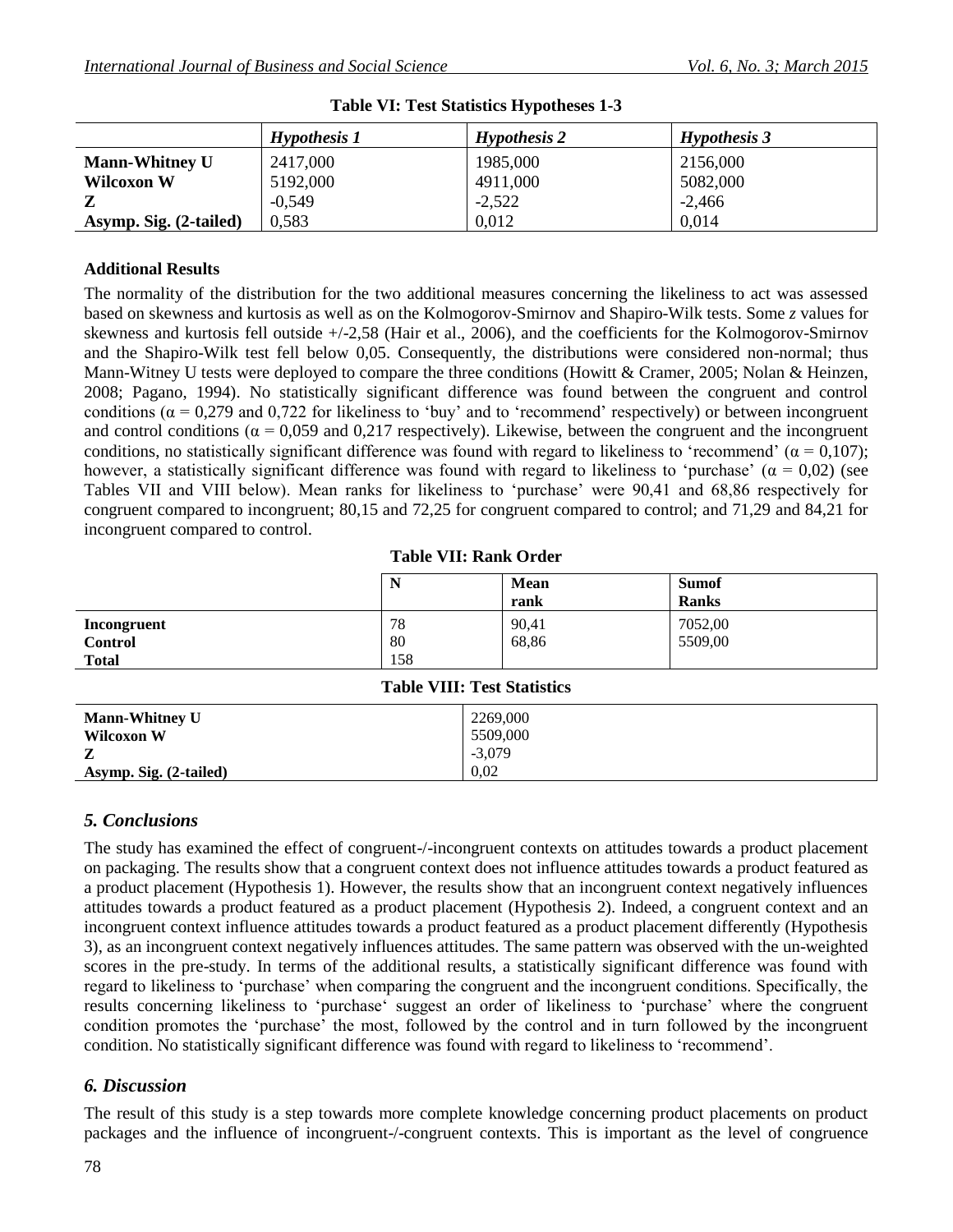between the product package and the (product featured as a) product placement affect consumer attitudes as well as consumer decisions. It is evident from the present study that the attitude respondents formed towards the product acting as placement was influenced by the package (context) at hand.

In essence, the results show that compared to a control context, a congruent context does not affect attitudes towards a product (placement) significantly. In this sense, and rather surprisingly, there appear to be no apparent attitudinal gains from deploying a product placement in a congruent context. It appears, however, that there are attitudinal losses to be suffered from deploying in an incongruent context. Thus, it seems that any assumed attitudinal gains from product placements (in a congruent context) are not due to the characteristics of the context but rather to the mere exposure of the product (which in itself may, of course, over time promote positive attitudes regardless if the context is congruent or control). Similarly, the higher likeliness to purchase under the congruent condition compared to under the incongruent condition comes together with the observation that there is no statistically significant difference with regard to likeliness to purchase when compared to the control context. Again, and rather surprisingly, there appear to be no apparent gains in terms of increased reported likeliness to purchase from deploying a product placement in a congruent context (vis-à-vis control). It appears, however, that there is decreased reported likeliness to purchase to be suffered from deploying in an incongruent context, at least when compared to a congruent context (and even the comparison to the control is close to statistically significant). Hence, again, it appears that any assumed gains in likeliness to purchase from product placement (in a congruent context) are not due to the characteristics of the context but rather to the mere exposure of the product. In sum, practitioners may want to consider using a congruent product package context rather than an incongruent one when placing a product. However, the degree of incongruence-/-congruence may be critical and has not been taken into account in this study beyond the contexts at hand.

As the information carried by the product placement may be seen as relevant and useful for the customer in relation to the context and advertising theme (e.g. Lee  $\&$  Mason, 1999), the product placement on an incongruent product package may be perceived as more unexpected information by the customer. As the product package often plays the role of a silent salesman informing the consumer (Ampuero & Vila, 2006), the incongruent product package may muddle this information transfer, resulting in the more adverse consumer attitude. Thus, while prior empirical research has produced conflicting results (cf. e.g. Balasubramanian et al., 2006; Rodgers, 2003), the current findings are consistent with prior research concerning congruency and the relevancy of information (cf. Heckler & Childers, 1992; Hudson & Hudson, 2006; Lee & Mason, 1999; Lewis & Porter, 2010; Lord & Gupta, 2010).

While it has been reported that results on incongruent research demonstrate that when information is somehow incongruent with prior expectations, individuals will engage in more effortful processing of the information (e.g. Heckler & Childers, 1992), it is not possible to draw any such conclusions in the present study. Similarly, it is difficult to draw any conclusions concerning why there is a decreased reported likeliness to purchase associated with deploying in an incongruent context (vis-à-vis congruent). But one possible interpretation is that respondents experience the incongruent product placement as what Redondo (2012) calls 'advertising pressure', resulting in scepticism, which can hurt the attitude towards the product placement (Balasubramanian et al., 2006). Such perception of pressure can, according to Redondo (2012), produce a decline in the effectiveness of the placement.

While empirical evidence for attitudes towards product placements on congruent and incongruent product packages has been found, longitudinal research may provide additional insight, for example, concerning what happens after several exposures. Such studies may also be undertaken to study recall and recognition (cf. e.g. Balasubramanian et al., 2006) of product placements on congruent and incongruent product packages. In addition, further research should take into account the potential effect of the product placement on (attitudes towards) the context. Another interesting avenue for further research may be different forms of incongruence. That is, it should be possible to classify congruence in terms of the way (or the degree to which) the context and product placement are (un)related. The present study is limited to the products and brands deployed in the study as well as to the respondents taking part. Certainly, further quantitative research on different products, brands, and different samples should be performed to clarify the relationships further.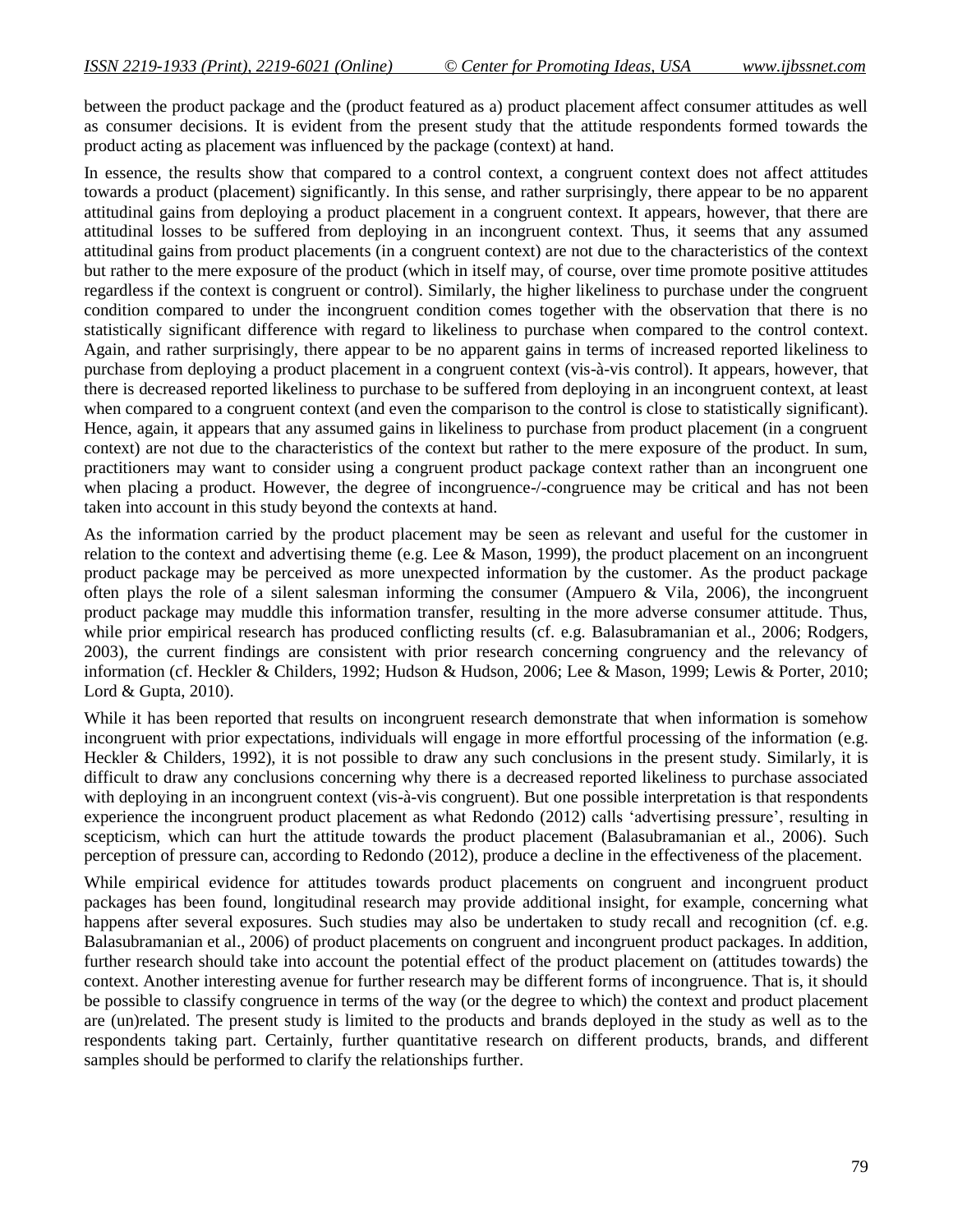# *Appendix A – Scale (Congruent group) in English*

#### **Assume that you are Considering Buying the Pen in the Picture**

By marking the number that best corresponds to your opinion, please indicate how the pen appears with regard to the following criteria:

- 1. Quality
- 2. Feeling (ergonomics)
- 3. Function
- 4. Value for money
- 5. Durability
- 6. Reliability
- 7. Aesthetic appeal
- 8. Status
- 9. Environmental friendliness
- 10. Brand

(With Likert scales 1-7 were 1 as "Very bad/Very low" and 7 as "Very good/Very high")

11. How likely is it that you would buy such a pen?

12. How likely is it that you would recommend such a pen to others?

(With Likert scales 1-7 were 1 as "Not at all likely" and 7 as "Very likely")

# *References*

- Ajzen, I., & Fishbein, M. (1980). Understanding Attitudes and Predicting Social Behaviour. New Jersey: Prentice-Hall.
- Ampuero, O., & Vila, N. (2006). Consumer perceptions of product packaging. Journal of Consumer Marketing, 23(2), 100-112.
- Azzi, A., Battini, D., Persona, A., & Sgarbossa, F. (2012). Packaging design: general framework and research agenda. Packaging Technology and Science, 25(8), 435-456.
- Balasubramanian, S. K., Karrah, J. A., & Patwardhan, H. (2006). Audience Response to Product Placements: An Integrative Framework and Future Research Agenda. Journal of Advertising, 35(3), 115-141.
- Belch, G. E., & Belch, M. A. (2003). Advertising and Promotion: An Integrated Marketing Communications Perspective. New York: McGraw-Hill Companies.
- Bressoud, E., Lehu, J., & Russell, C.A. (2010). The Product Well Placed. Journal of Advertising Research, 50(4), 374- 385.
- Campbell, M. C., & Goodstein, R. C. (2001). The Moderating Effect of Perceived Risk on Consumers' Evaluations of Product Incongruity: Preference for the Norm. Journal of Consumer Research, 28(3), 439-449.
- Chang, S., Newell, J.,& Salmon, C. T. (2009). Product placement in entertainment media Proposing business process models. International Journal of Advertising, 28(5), 783-806.
- Chen, H., & Deterding, A. (2013). College-aged young consumers' interpretations of product placement in social games. Young Consumers: Insight and Ideas for Responsible Marketers, 14(1), 41-51.
- Dens, N., De Pelsmacker, P., Wouters, M., & Purnawirawan, N. (2012). Do you like What you Recognize? Journal of Advertising, 41(3), 35-54.
- Evans, M., Jamal, A., & Foxall, G. (2008). Konsumentbeteende. Malmö: Liber AB.
- Galician, M-L. (2004). Handbook of Product Placement in the Mass Media: New Strategies in Marketing Theory, Practice, Trends, and Ethics. Binghamton, NY.: Best Business Books.
- Gelici-Zeko, M. M., Lutters, D., ten Klooster, R., & Weijzen, P. (2013). Studying the Influence of Packaging Design on Consumer Perceptions (of Dairy Products) Using Categorizing and Perceptual Mapping. Packaging Technology and Science, 26(4), 215-228. doi: DOI: 10.1002/pts.1977.
- Gillespie, B., Joireman, J., & Muehling, D. (2012). The moderating effect of ego depletion on viewer brand recognition and brand attitude following exposure to subtle versus blatant product placements in television programs. Journal of Advertising, 41(2), 55-65.
- Gregorio, F. & Sung, Y., (2010). Understanding Attitudes Toward and Behaviours in Response to Product Placement: A Consumer Socialization Framework. Journal of Advertising, 39(1), 83-96.